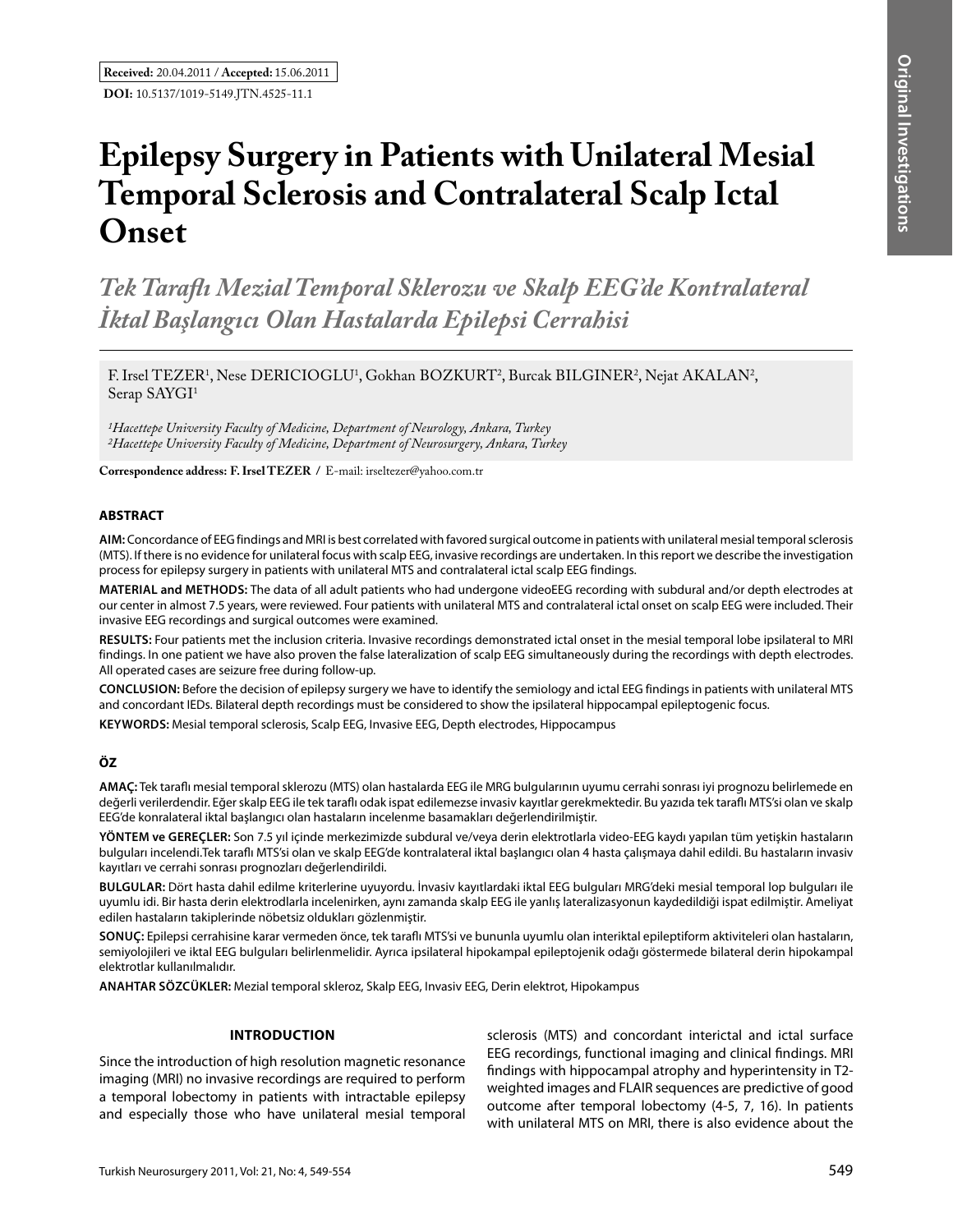effect of EEG findings on surgical outcome. Temporal lobe epilepsy (TLE) frequently has bilateral EEG findings, such as independent interictal spikes in both temporal lobes (28) or ictal propagation from one temporal lobe directly to the other (13, 18). Patients with exclusively unitemporal interictal epileptiform discharges (IED), and more than 90% of ictal EEG onsets from the ipsilateral temporal lobe were significantly correlated with excellent outcome (23). Concordance of only interictal EEG and MRI was also reported as best correlated with favored surgical outcome (12, 22-23). The combination of MRI and ictal scalp EEG was significantly worse in predicting the outcome than was the combination of MRI and IEDs (12, 22).

If neuroimaging suggests the presence of MTS but does not provide unequivocal evidence for unilateral focus with scalp EEG findings, invasive recordings are undertaken to substantiate evidence that the epilepsy arises from one temporal lobe. Bilateral hippocampal depth electrodes can confirm that the ictal EEG pattern on the surface may be misleading (3).

In this report we describe the investigation process for epilepsy surgery in patients with unilateral hippocampal sclerosis and discordant, contralateral ictal scalp EEG findings. Accordingly, the importance of the invasive procedure and proof of the epileptogenic zone by simultaneous recording of scalp-depth electrodes are discussed.

## **Materıal and Methods**

We retrospectively reviewed the data of all adult patients who had undergone videoEEG recording with subdural and/or depth electrodes at VideoEEG Monitoring Unit in Hacettepe University Hospitals during the period from August 2003 to February 2011. The patients who met the following criteria were included: 1) Findings of unilateral hippocampal sclerosis without any dual pathology on MRI. 2) Ictal scalp EEG recordings with rhythmic sharp theta activities on the contralateral temporal lobe with or without diffuse changes during phase 1 investigation.

Four patients met the inclusion criteria. They had MRI with unilateral MTS and contralareral scalp ictal EEG onset. All EEGs were recorded by a 128-channel recording device with 400-Hz sampling rate. These were reviewed by using both bipolar and referential montages at a variety of filter and gain settings.

All patients, except one, had neuropsyhological tests and/ or the Wada test for evaluation of memory functions and speech dominance. Neuropsychological tests essentially included measurements of verbal - nonverbal memory and attention (Wechsler-Memory Test, Auditory Verbal Learning Test, the Stroop Test, and theFacial Recognition Test). Cerebral language representation and memory performance related to medial temporal lobe were also tested by the Wada test, intracarotid amobarbital procedure, in two patients (Table I).

Three of four patients were examined with bilateral hippocampal depth electrodes with or without combined subdural electrodes covering the temporal lobe cortexes. Bilateral hippocampal depth electrodes were inserted through the occipital burr holes according to navigation parameters. Subdural electrodes covered the basal, mesial and lateral temporal cortex. Only subdural electrodes were used in one patient (Table I, Patient 3). Also simultaneous scalp EEG recordings were available in two patients (Patient 1 and 4). Electrode positions were verified by computerized tomography and MRI in all patients (Figure 1). Intracranial EEG seizure onsets were defined as the initial sustained rhythmic

| <b>Patient</b> | Age | Age onset<br>of seizures | <b>Risk Factor</b><br>for Epilepsy | NPT / WADA test                          | <b>MRI</b> | Side of IED<br>on scalp<br><b>EEG</b><br>(%) | No. of seizures/<br><b>Ictal onset on</b><br>scalp EEG | <b>Ictal</b><br>onset on<br>invasive<br><b>EEG</b> | <b>Surgical</b><br>Outcome,<br><b>Follow up</b><br>(year) |
|----------------|-----|--------------------------|------------------------------------|------------------------------------------|------------|----------------------------------------------|--------------------------------------------------------|----------------------------------------------------|-----------------------------------------------------------|
|                | 33  | 16y                      | <b>FS</b>                          | $ L$ , FT dysfunction/R $ $<br>dominance | L, HS      | LT<br>$(90\%)$                               | 2/LT<br>4/RT                                           | L Hc                                               | Class I<br>(2)                                            |
| $\overline{2}$ | 27  | 3y                       | FS.<br>Meningitis                  | L, T<br>dysfunction/-                    | L, HS      | LT<br>$(90-95%)$                             | 2/RT                                                   | L Hc                                               | Class I<br>(3)                                            |
| 3              | 25  | 6 m                      | Perinatal<br>injury                |                                          | L, HS      | LT<br>$(70-80%)$                             | 3/RT                                                   | L anterior<br>inferior-<br>mesial T                | Class I<br>(4)                                            |
| $\overline{4}$ | 33  | 7y                       | Trauma                             | R, T dysfunction/L<br>dominance          | R, HS      | <b>RT</b><br>$(60 - 70\%)$                   | 4/LT                                                   | R Hc                                               |                                                           |

**Table I:** Demographic, MRI and Scalp-Invasive EEG Findings of Patients

NPT: Neuropsychological test, IED: Interictal epileptiform discharges, y: year, m: month, FS: Febrile seizure, L: Left, R: Right, T: Temporal, *F: Frontal,* 

*HS: Hippocampal seizure, Hc: Hippocampus. Outcome is graded as Engel's Class I-IV.*

*Patient 3: Examined only with subdural electrodes covering the inferior, mesial and lateral temporal lobe cortex.*

*Patient 1, 4: Examined with simultaneous scalp EEG and invasive EEG*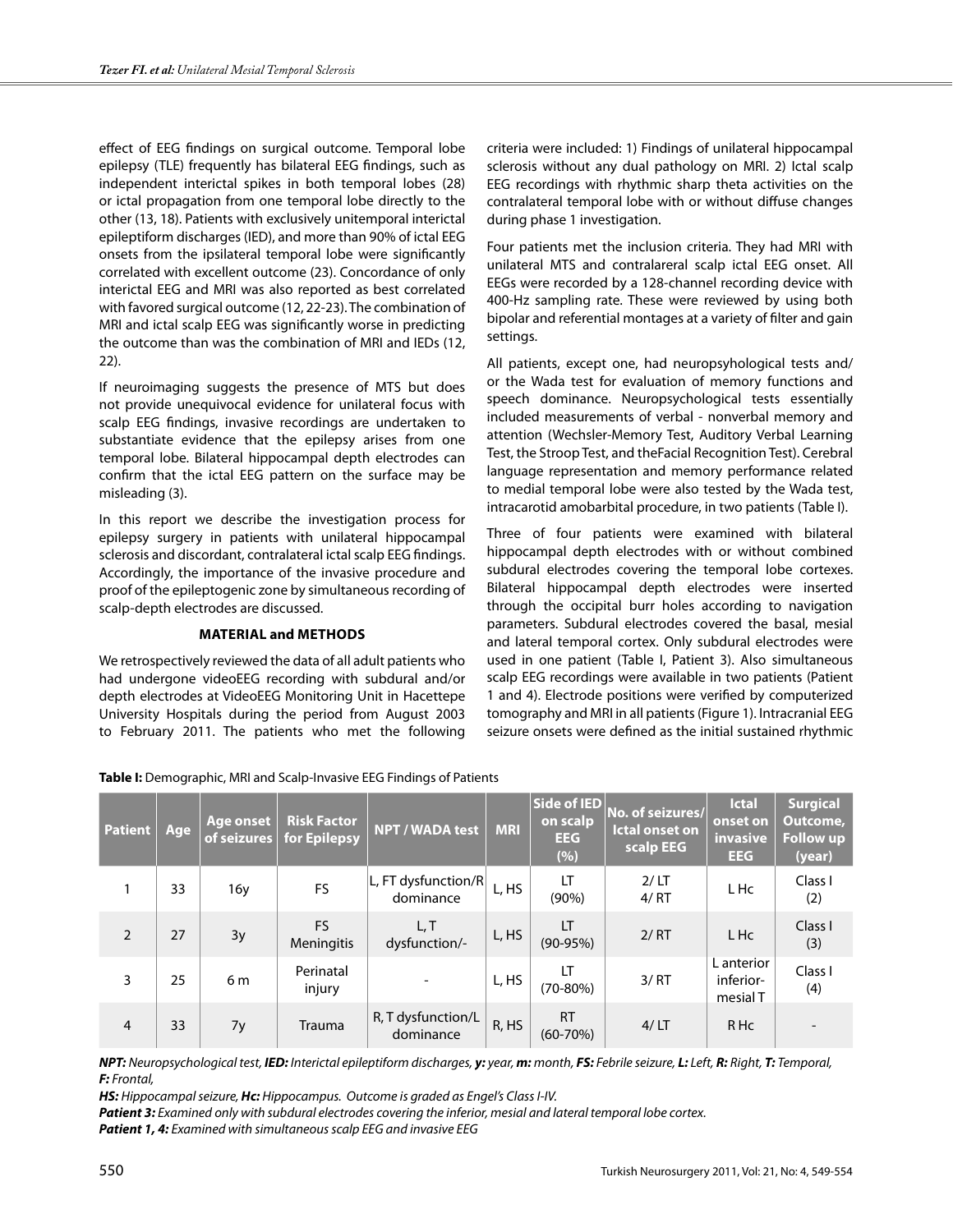change from background activity or low-voltage with high frequency discharges with electrodecremental patterns. Simultaneous scalp ictal EEG was analyzed for discharge frequency, morphology, spatial distribution, and evolution.

#### **Results**

All 4 patients had unilateral MTS on MRI with hippocampal atrophy and hyperintensity in T2-weighted images and FLAIR sequences. They had no dual pathology on MRIs. Their scalp EEGs recorded contralateral ictal onsets and the majority of IEDs showed concordance with MRI. Their invasive recordings demonstrated ictal onset in the mesial temporal lobe ipsilateral



sclerosis were also presented by Mintzer et al (20). All five **Figure 1:** Positions of hippocampal depth electrodes on cranial CT of patient 1.

to MRI findings. In 3 patients who accepted surgery, anterior temporal lobectomy with amygdalohippocampectomy was done and the diagnosis of mesial temporal sclerosis was confirmed pathologically. Surgical outcome with regard to seizures was also defined according to Engel's classification (10). All operated cases are seizure-free during follow-up. The detailed demographic features and EEG findings of all 4 patients are presented in Table I. Samples for scalp and invasive EEG recordings are shown in Figure 2A,B.

## **Discussion**

For mesial TLE, scalp EEG can demonstrate temporal lobe origin but definitive lateralization may not be possible in all cases and may result in false lateralization (24, 31). Although all of our patients had more than 70% of IEDs (only for patient 4 that ratio was 60-70%) on the side of MTS, they had discordance in ictal scalp EEG. Ictal EEG onsets generally showed rhythmicity of epileptiform discharges on the contralateral temporal lobe with or without initial brief (less than 15 s) diffuse slowing. But recordings with depth hippocampal and/or subdural mesial temporal lobe electrodes, ictal onset from sclerotic hippocampus were confirmed in all patients. Furthermore 3 patients are seizure free for 2-4 years after surgical removal of sclerotic hippocampus seen in the MRI. The last patient has not been operated yet. But in that patient we have proven the false lateralization of scalp EEG simultaneously during the recordings with depth electrodes. We noted initial onset from depth electrodes with subsequent spread to contralateral temporal cortex prior to detection from ipsilateral scalp subtemporal subdural electrodes.

In about 3-7.5 % of cases with unilateral MTS, the initial ictal EEG changes can be seen in the contralateral temporal lobe on scalp EEG recordings (9, 24, 35). This ratio is higher (approximately 30%) in TLE patients with different pathology (21). Variability of these lesions may lead to difference in propagation pathways (24). EEG recordings with intracranial electrodes and the surgical outcomes in 5 patients having unilateral MTS and pathologically proven hippocampal



**Figure 2A:** Scalp EEG findings of patient 4 with generalized attenuation on background at the ictal onset and clear left temporal build up in 10 seconds. Black arrow showed the clinical seizure onset. **LF:** 0.03 Hz, **HF:** 70 Hz.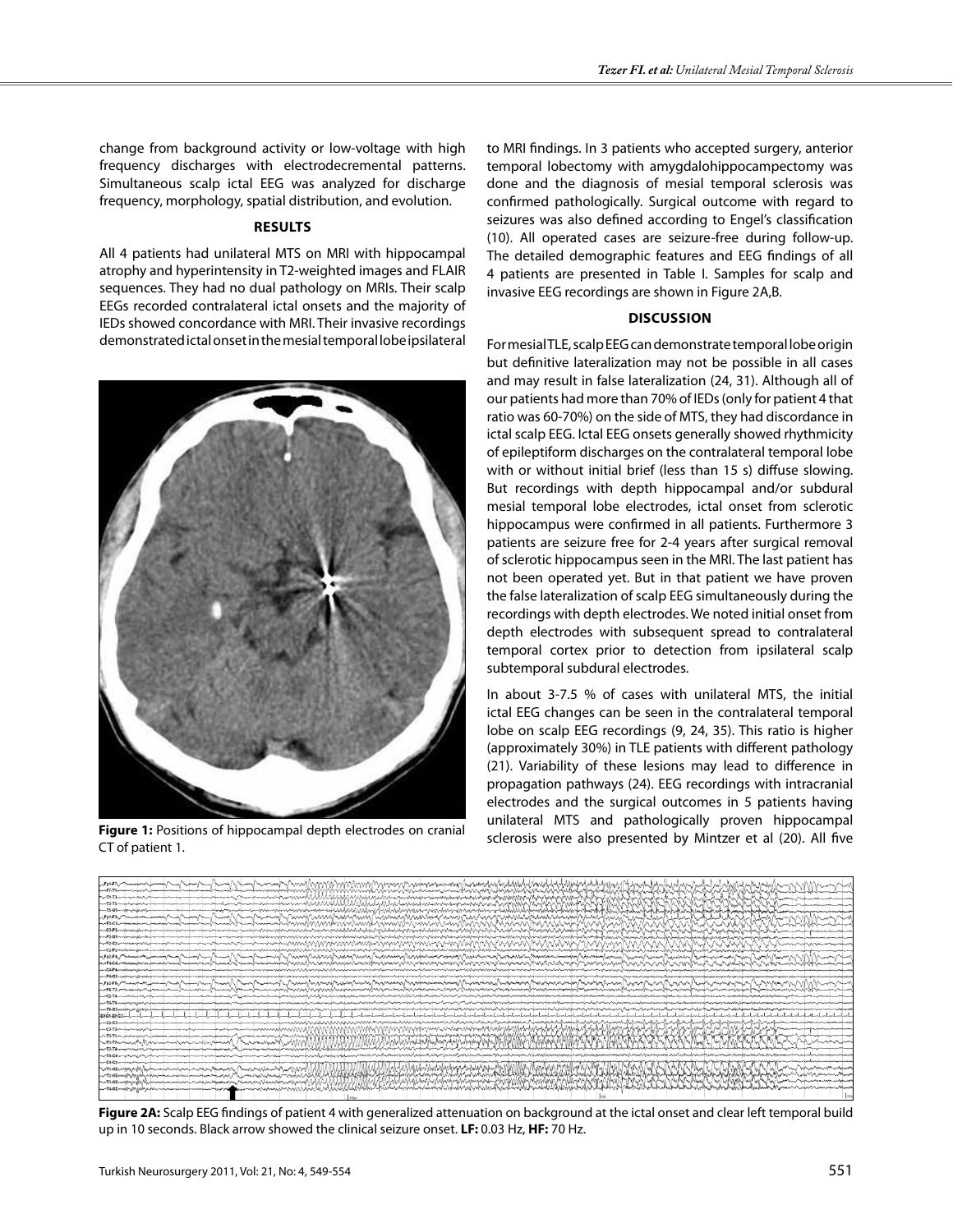

**Figure 2B:** Invasive EEG of patient 4 showed the ictal onset on right depth electrodes propagating to left depth in 6 seconds. Almost in the same time rhythmical changes on scalp EEG were seen on the left temporal region (black arrow). **LF:** 0.03 Hz, **HF:** 70 Hz. **RSTG:** Grid covering superior lateral temporal lobe. **RITS:** Strip covering inferior lateral temporal lobe. **RAT:** Strip covering anterior basal-mesial temporal lobe. **RD:** Right hippocampal depth electrode. **LD:** Left hippocampal depth electrode.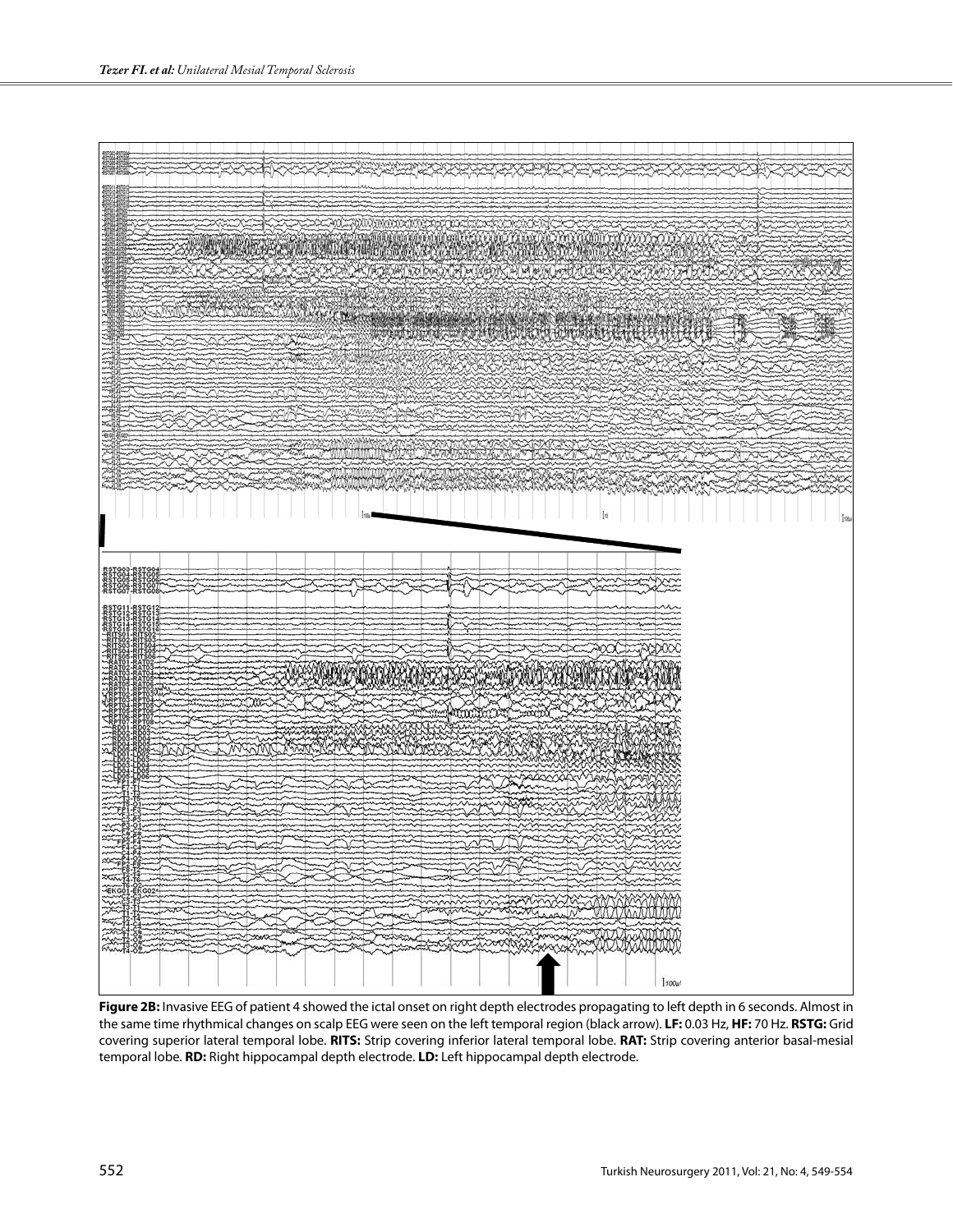patients had contralateral ictal scalp EEG findings but intracranial ictal EEG onsets were concordant with MRI. They did not prove the contralateral spread with simultaneous scalp and depth recordings in any patient. Mintzer et al. suggested that the reason of atypical cortical spread of ictal discharges was related to "burned out hippocampus". Although we do not have quantitative MRI findings, all four patients had clear hippocampal atrophy. Detailed pathological examinations of hippocampal neighborhood structures like subiculum in this type of patients might be important to identify the severity of the disorder involving the propagation pathways. (26). That may be a valuable knowledge for interpretation of ictal scalp EEG recordings in TLE patients with contralateral MRI findings.

In patients with severely damaged hippocampus the propagation of epileptiform discharges to the ipsilateral neocortex could not occur due to damage of pathways between hippocampus and neocortex. But the exact mechanism for that unusual discordance of scalp and depth ictal onset is not so clear. Functional commisural connections like dorsal hippocampal commissure may be an explanation of initial seizure spreading to contralateral neocortex (2, 8, 13). Spencer et al also suggested the existence of operational hippocampal commissure after detection of initial spreading to contralateral hippocampus (32). In addition to hippocampal commissure, activation of frontal limbic pathways may also play a role in rapid contalateral spread (17, 29). All these suggestions about rapid propagation of seizure activity to the contralateral hippocampus show the necessity of optimal placement of both depth hippocampal electrodes to record electrical activity directly from the hippocampus.

Recordings obtained from depth electrodes are dependent upon their accurate placement within the amygdala and hippocampus (27). We have EEG recordings with depth hippocampal electrodes from 3 patients but in one patient we only had subdural EEG findings. Although the presence of studies reporting the electrical activity detected by depth electrode was not always reflected by the subdural electrodes (1, 30, 33), several studies have demonstrated efficacy of subdural electrodes especially introduced to subiculum without depth electrodes for the diagnosis of TLE (19, 26, 36). We have also proven the success of the recordings with subdural electrodes covering mesial-basal temporal region in the third patient who is seizure free for 4 years after temporal lobectomy. But recordings after availability of navigation methods in our center, we have used to insert hyppocampal depth electrodes and covered the parahippocampus and subiculum by subdural electrodes for patients with undetermined lateralization of mesial TLE. The efficacy of that was accompanied by a low complication rate (6). There were no intracranial hemorrhages or infections in our patients.

Although there are a few reports related with ictal EEG results more conceivable than interictal EEG, there is also evidence about superiority of lateralized interictal findings (generally with more than 90% in ratio) (12, 14-15, 22, 25, 34). Our results also confirmed that the concordance of interictal scalp EEG

(≥70%) and MRI findings are more powerful than ictal scalp EEG and MRI in patients with unilateral MTS. IEDs that were generating from irritative zone generally more widespread than the epileptogenic zone, can easily propagate from both ipsilateral and controlateral hippocampi to cortex in different pathways. The ratio of IEDs may be a clue for the presence of initial spreading to contralateral hemisphere. In our four patients the lateralized scalp IEDs appeared with more than 70% in ratio. Especially in patients with almost more than 30% contralateral IEDs like our last patient, the threshold for propagation of ictal activity to contralateral temporal lobe may be lower (Figure 2A,B).

These findings should not be interpreted as indication that scalp and invasive ictal EEGs are not useful in patients with unilateral MTS and ipsilateral IEDs. We could not rule out patients with extratemporal and extrahippocampal seizure onsets or coexistence of frequent psychogenic nonepileptic seizures without ictal EEG recordings. Although there is no absolute indication for depth electrodes in patients with confounding ictal surface EEG recordings and MRI-detected unilateral MTS, sometimes seizures originating from the hippocampus or neocortical temporal lobe could not be clearly distinguished with only scalp EEG (11). The type and extent of surgical resection can be defined by invasive EEG monitoring in these patients.

Before the decision of epilepsy surgery we have to identify the semiology and ictal EEG findings of seizures in all patients with unilateral MTS and concordant IEDs. Accordingly in the case of unilateral MTS especially with more than 30% contralateral IEDs and contralateral scalp ictal EEG onset, bilateral depth hippocampal recordings must be considered to show the ipsilateral hippocampal epileptogenic focus.

#### **References**

- 1. Alsaadi TM, Laxer KD, Barbaro NM, Marks WJ, Jr Garcia PA: False lateralization by subdural electrodes in two patients with temporal lobe epilepsy. Neurology 57:532-534, 2001
- 2. Amaral DG, Insausti R, Cowan WM: The commissural connections of the monkey hippocampal formation. J Comp Neurol 224:307-336, 1984
- 3. Baulac M, Saint-Hilaire JM, Adam C, Martinez M, Fontaine S, Laplane D: Correlations between magnetic resonance imaging-based hippocampal sclerosis and depth electrode investigation in epilepsy of the mesiotemporal lobe. Epilepsia 35:1045-1053, 1994
- 4. Berkovic SF, Andermann F, Olivier A, Ethier R, Melanson D, Robitaille Y, Kuzniecky R, Peters T, Feindel W: Hippocampal sclerosis in temporal lobe epilepsy demonstrated by magnetic resonance imaging. Ann Neurol 29:175-182, 1991
- 5. Berkovic SF, McIntosh AM, Kalnins RM, Jackson GD, Fabinyi GC, Brazenor GA, Bladin PF, Hopper JL: Preoperative MRI predicts outcome of temporal lobectomy: an actuarial analysis. Neurology 45:1358-1363, 1995
- 6. Burneo JG, Steven DA, McLachlan RS, Parrent AG: Morbidity associated with the use of intracranial electrodes for epilepsy surgery. Can J Neurol Sci 33:223-227, 2006